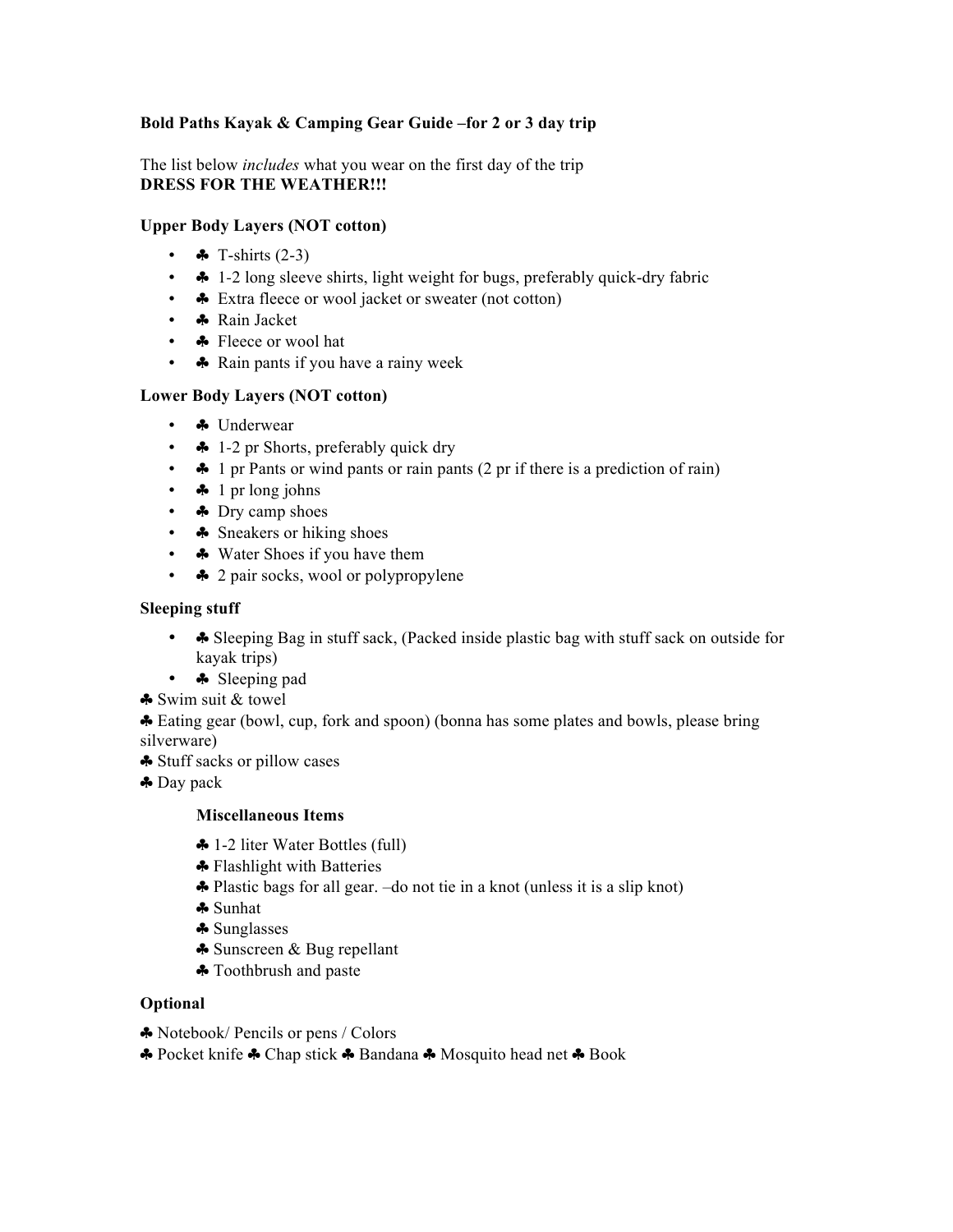#### **Group Gear—Provided by Bold Paths**

(If you have personal equipment you would like to contribute, let us know) (If you need personal gear, ie sleeping gear, polypropelene or fleece shirt, etc, let us know)

- ♣ Water filtration pumps and purifier
- ♣ Tents and Tarps
- ♣ Ground Cloths
- ♣ Stoves/ Fuel Bottles/lighters
- ♣ Trowel and Toilet Paper
- ♣ Cooking Gear
- ♣ Food and Spice Kit
- ♣ Plastic Bags for packing food
- ♣ Maps/Compasses
- ♣ Repair Kits (stove, tent, sewing, etc.)
- ♣ First Aid
- ♣ Sunscreen
- ♣ Bug Repellent
- ♣ Boats, paddles, PFDs, ropes, dry bags
	- • Tent with waterproof fly
	- **\*** Groundcloth
	- ♣ Stakes and ropes

*Missing anything? Let us know! We've got lots of clothing and equipment that we can loan out.* 

## **Equipment Descriptions**

#### **Footwear**

Socks: 75% to 100% wool, heavy ragg type, or thick polypropylene. Shoes: for paddling trips, bring shoes that can get wet. For the other trips, please wear sneakers or boots that you can hike in and pack a pair of water shoes or tevas for playing in water.

**Clothing** – in general, synthetic materials or wool are preferable to slow-drying cotton.

#### **Upper Body Layers**